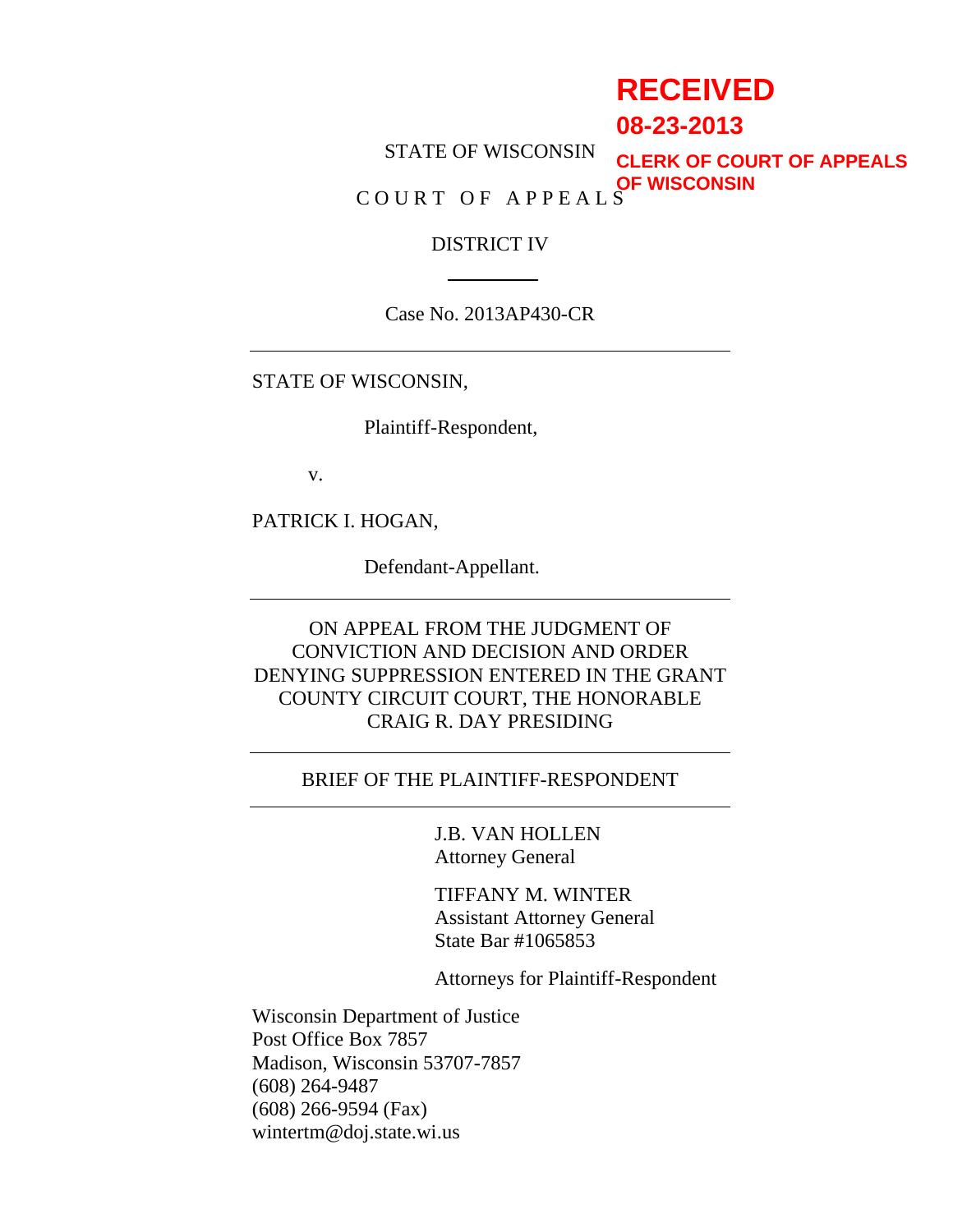# TABLE OF CONTENTS

| STATEMENT ON ORAL ARGUMENT                                                                                                                      |  |  |  |  |
|-------------------------------------------------------------------------------------------------------------------------------------------------|--|--|--|--|
| SUPPLEMENTAL STATEMENT OF THE CASE 2                                                                                                            |  |  |  |  |
|                                                                                                                                                 |  |  |  |  |
| CIRCUIT COURT PROPERLY<br>THE<br>DENIED HOGAN'S MOTION<br>T <sub>O</sub><br>SUPPRESS EVIDENCE OBTAINED IN A<br>CONSENSUAL SEARCH OF HOGAN'S     |  |  |  |  |
| The denial of a suppression motion is<br>А.<br>subject to the bifurcated standard of                                                            |  |  |  |  |
| <b>B.</b><br>The circuit court's findings of facts                                                                                              |  |  |  |  |
| C.<br>Hogan was not seized when he                                                                                                              |  |  |  |  |
| D.<br>Hogan's consent to search was not<br>the product of an exploitation of<br>misconduct and therefore his<br>suppression motion was properly |  |  |  |  |
|                                                                                                                                                 |  |  |  |  |

#### Cases

Clark v. Waupaca County Bd. of Adjustment, 186 Wis. 2d 300, 519 N.W.2d 782 (Ct. App. 1994) ...........................3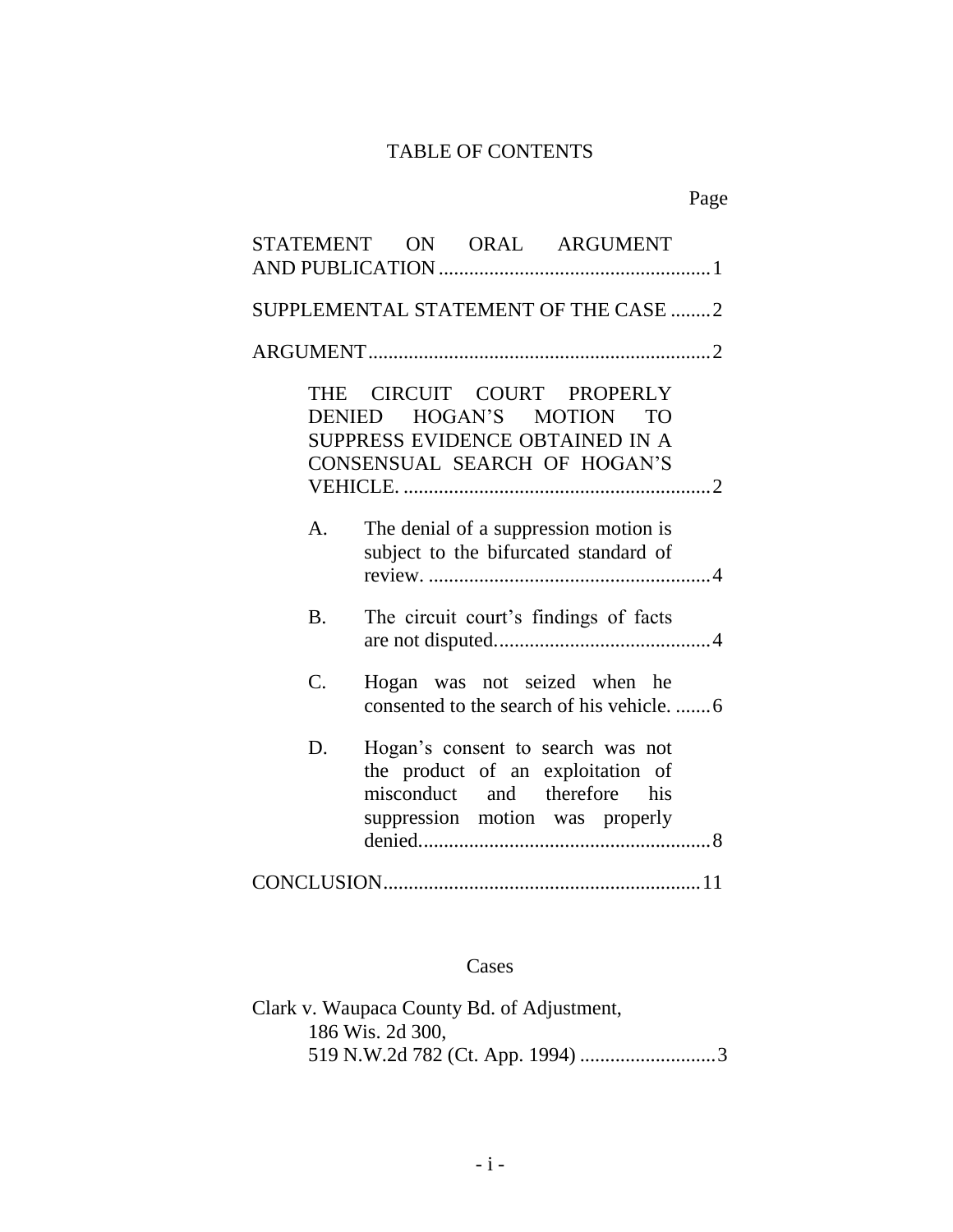| Florida v. Bostick,                                                            |
|--------------------------------------------------------------------------------|
| Herring v. United States,                                                      |
| State v. Artic,<br>2010 WI 83, 327 Wis. 2d 392,                                |
| State v. Griffith,<br>2000 WI 72, 236 Wis. 2d 48,                              |
| State v. Jones,<br>2005 WI App 26, 278 Wis. 2d 774,                            |
| State v. Luebeck,<br>2006 WI App 87, 292 Wis. 2d 748,                          |
| State v. Phillips,<br>218 Wis. 2d 180,<br>577 N.W.2d 794 (1998) 3, 4, 8, 9, 10 |
| State v. Sykes,<br>2005 WI 48, 279 Wis. 2d 742,                                |
| State v. Vorburger,<br>2002 WI 105, 255 Wis. 2d 537,                           |
| State v. Williams,<br>2002 WI 94, 255 Wis. 2d 1,                               |
| Sweet v. Berge,<br>113 Wis. 2d 61,                                             |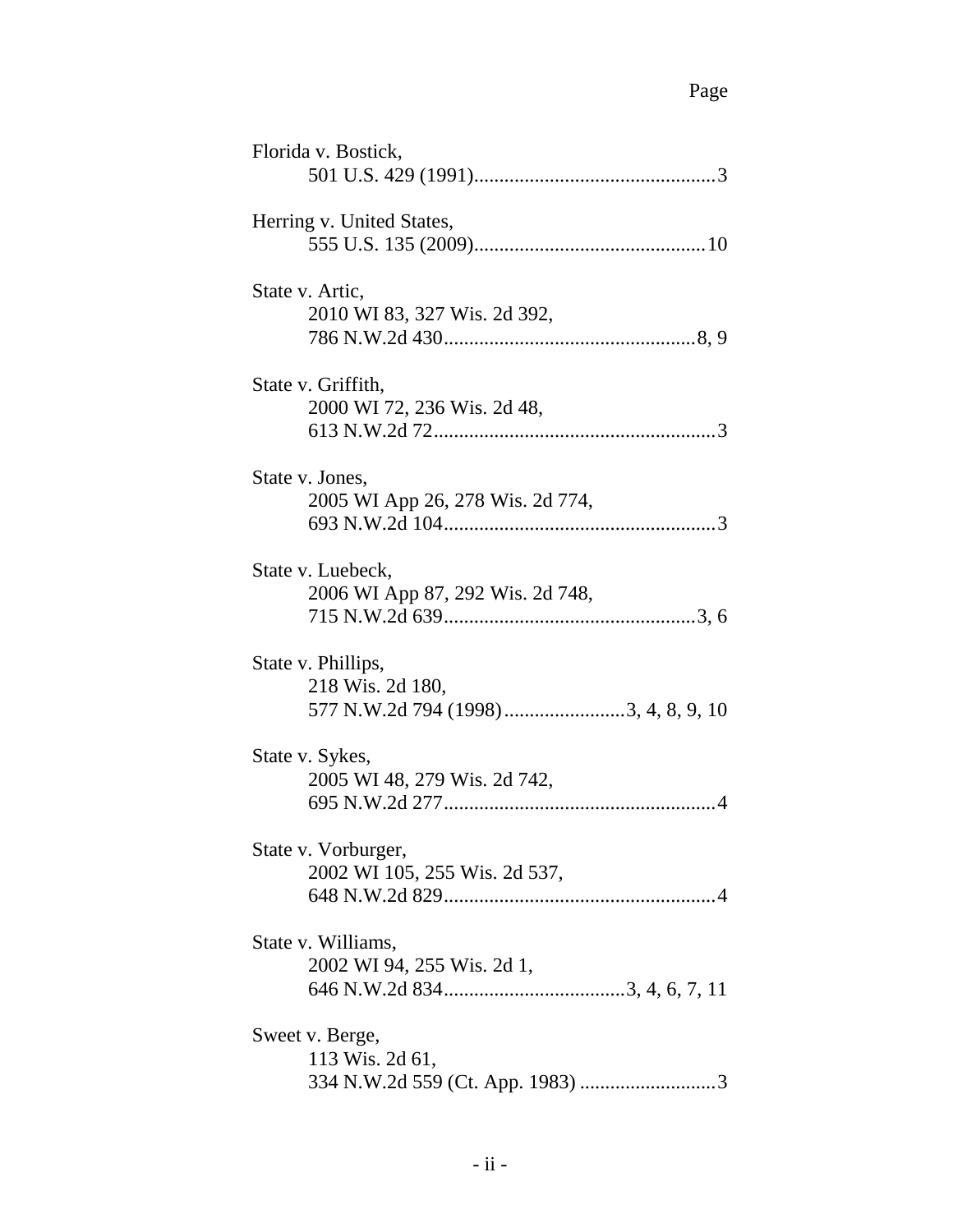| Wong Sun v. United States, |
|----------------------------|
|                            |

# Statutes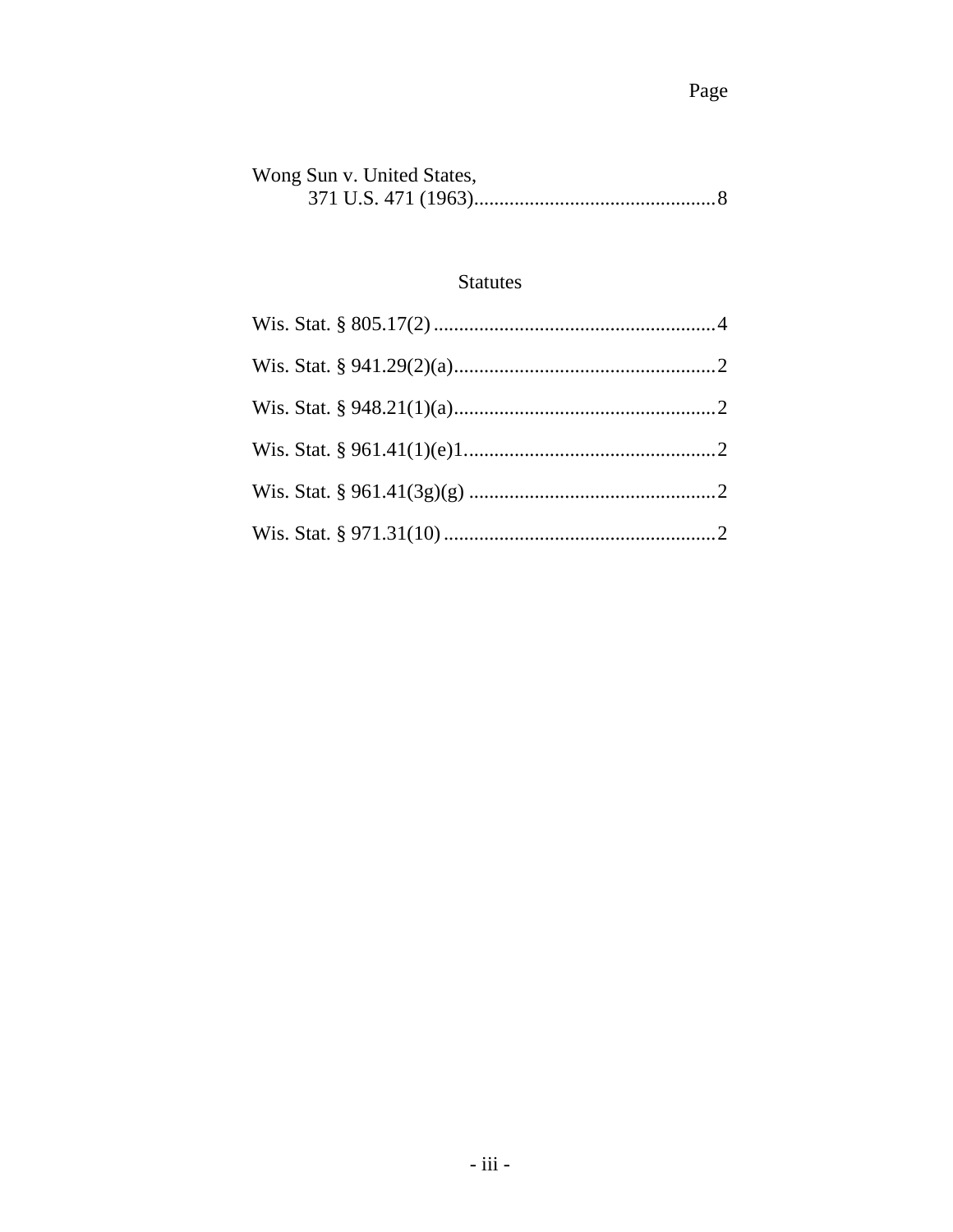#### STATE OF WISCONSIN

## COURT OF APPEALS

#### DISTRICT IV

#### Case No. 2013AP430-CR

#### STATE OF WISCONSIN,

Plaintiff-Respondent,

v.

PATRICK I. HOGAN,

Defendant-Appellant.

# ON APPEAL FROM THE JUDGMENT OF CONVICTION AND DECISION AND ORDER DENYING SUPPRESSION ENTERED IN THE GRANT COUNTY CIRCUIT COURT, THE HONORABLE CRAIG R. DAY PRESIDING

## BRIEF OF THE PLAINTIFF-RESPONDENT

# STATEMENT ON ORAL ARGUMENT AND PUBLICATION

The State of Wisconsin does not request oral argument or publication. The case can be resolved by applying well-established legal principles to the facts of the case.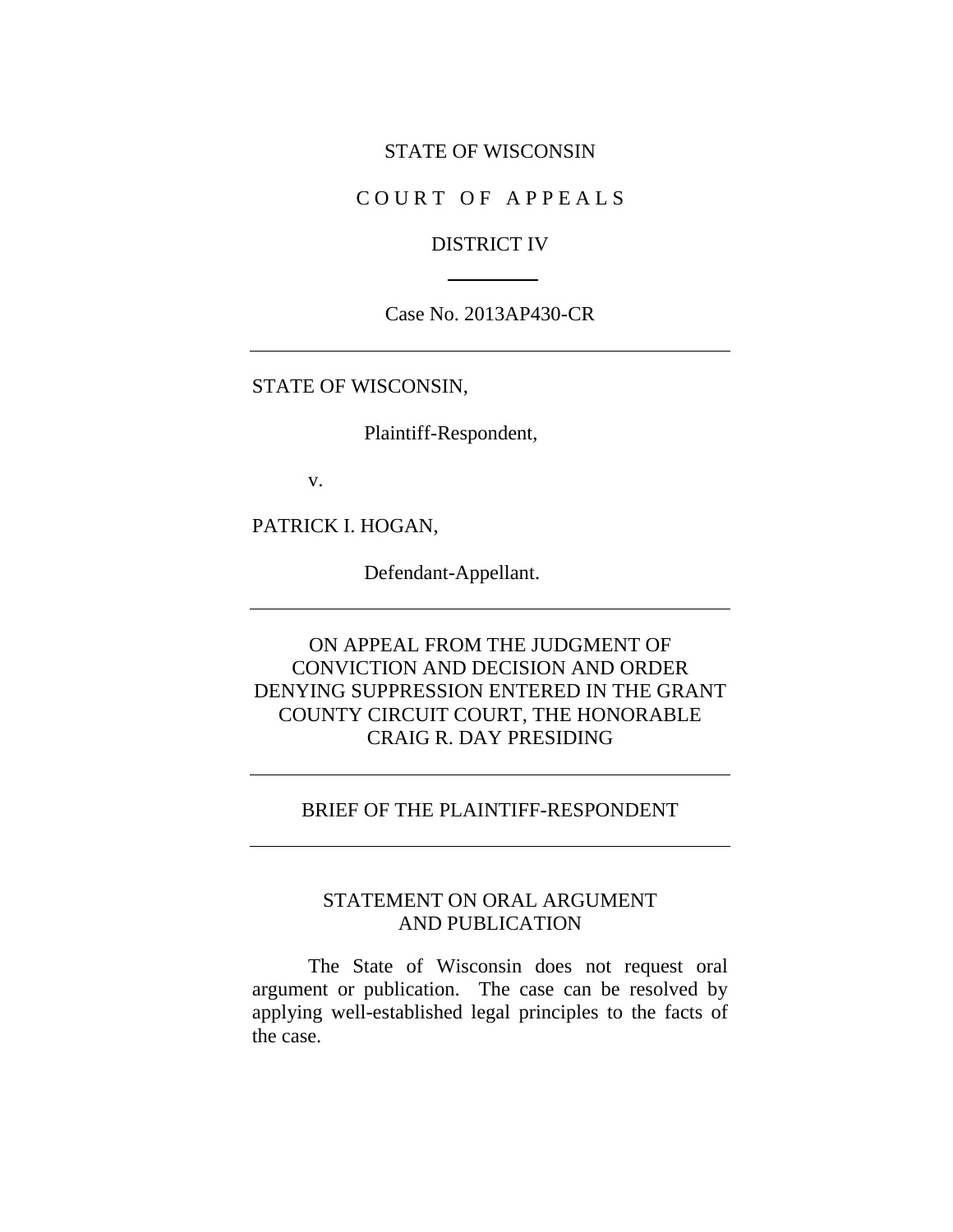#### SUPPLEMENTAL STATEMENT OF THE CASE

Pursuant to a plea agreement with the State, the defendant-appellant, Patrick I. Hogan, pleaded no contest to one count of possession of methamphetamine contrary to Wis. Stat. §  $961.41(3g)(g)$  and one count of child neglect contrary to Wis. Stat. § 948.21(1)(a) (11:1-2; 23). In exchange for the no contest pleas, the State dismissed one count of possession of a firearm by a felon contrary to Wis. Stat. § 941.29(2)(a), one count of manufacturing of methamphetamine contrary to Wis. Stat. § 961.41(1)(e)1., an unrelated count of possession of a firearm by a felon contrary to Wis. Stat.  $\S$  941.29(2)(a) in Grant County Circuit Court No. 2012CF161, and a seatbelt citation (11:1-2; 23).

Prior to entering his pleas, Hogan unsuccessfully litigated a suppression motion on grounds that extension of the initial traffic stop, and therefore the search of his vehicle, was unlawful (10; 21:1). An evidentiary hearing was held and the circuit court decided that the initial stop was lawful, the extension was not lawful, but the search was lawful as Hogan gave his consent to search the vehicle after the unlawful stop was sufficiently terminated (21; 22:1).

Hogan now challenges the circuit court's denial of his suppression motion and the judgment of conviction pursuant to Wis. Stat. § 971.31(10). The facts relevant to the search and seizure issue will be discussed in the argument to follow.

#### ARGUMENT

# THE CIRCUIT COURT PROPERLY DENIED HOGAN'S MOTION TO SUPPRESS EVIDENCE OBTAINED IN A CONSENSUAL SEARCH OF HOGAN'S VEHICLE.

The Fourth Amendment does not prohibit asking for consent to search so long as a reasonable person would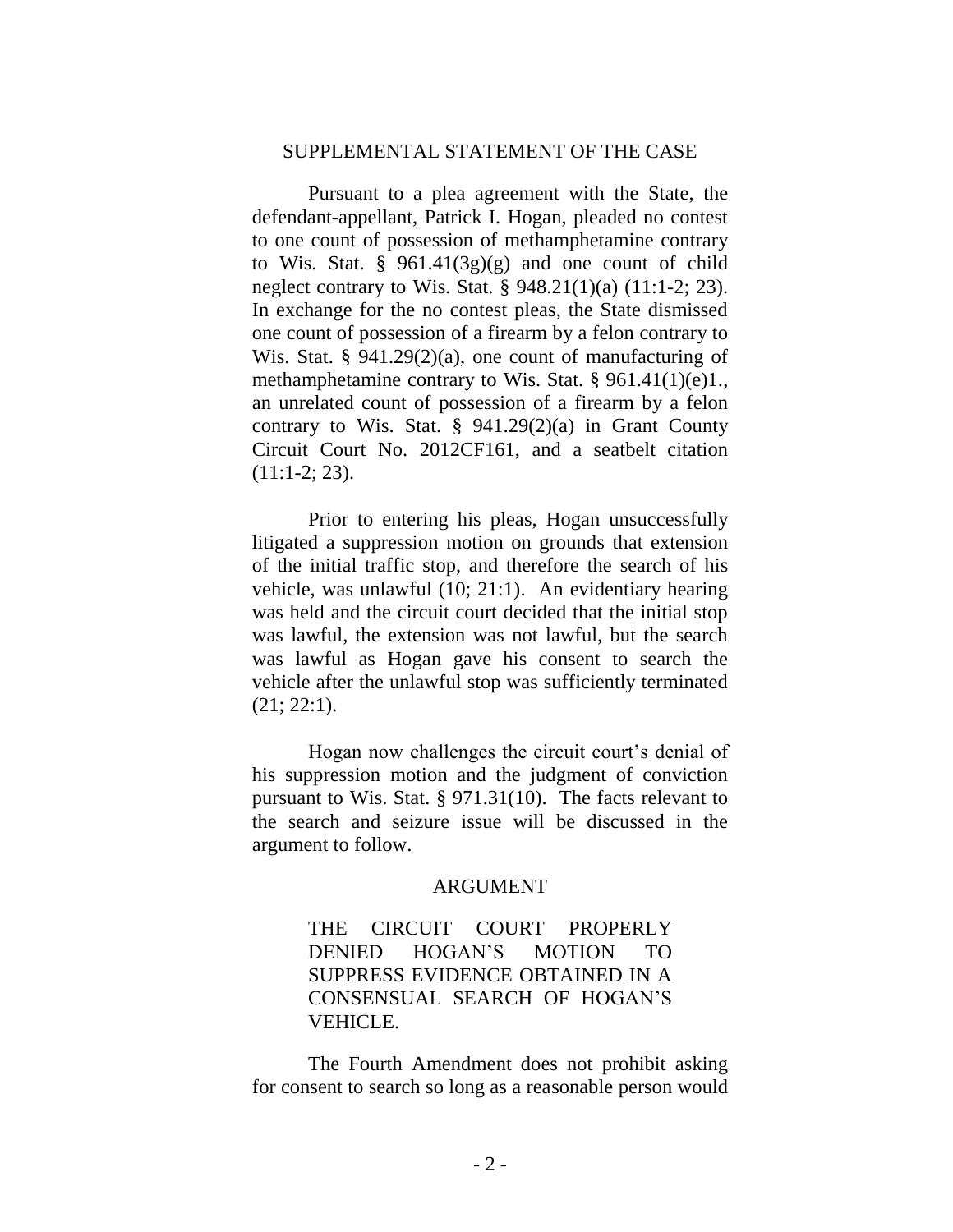feel free to disregard the request. *State v. Griffith*, 2000 WI 72, ¶ 39, 236 Wis. 2d 48, 613 N.W.2d 72; s*ee also, Florida v. Bostick*, 501 U.S. 429, 434-35 (1991). A consent search is wholly valid unless it is given by a person who is being illegally seized. *State v. Luebeck*, 2006 WI App 87, ¶ 14, 292 Wis. 2d 748, 715 N.W.2d 639; *State v. Jones*, 2005 WI App 26, ¶ 9, 278 Wis. 2d 774, 693 N.W.2d 104.

A person is considered seized for purposes of the Fourth Amendment if, under the totality of the circumstances, a reasonable person would have believed that he or she was not free to leave or otherwise terminate the encounter. *Luebeck*, 292 Wis. 2d 748, ¶¶ 7, 14. There is no dispute that the temporary detention of Hogan during the traffic stop was a seizure within the meaning of the Fourth Amendment. There is also no dispute that Hogan provided his consent to search his vehicle. The issue is whether the traffic stop was complete but not terminated, thereby invalidating any voluntary consent to search, s*ee State v. Williams*, 2002 WI 94, ¶ 4, 255 Wis. 2d 1, 646 N.W.2d 834, or whether the impressible extension of the traffic stop tainted Hogan's consent. *See State v. Phillips*, 218 Wis. 2d 180, 577 N.W.2d 794 (1998) (addressing whether the illegal entry into the defendant's home required suppression of drug evidence found after the defendant allowed officers to search his bedroom).

This court need not decide if the circuit court correctly decided that the officer's actions in having Hogan perform field sobriety tests unreasonably extended the stop as it is not a dispositive issue. *Clark v. Waupaca County Bd. of Adjustment*, 186 Wis. 2d 300, 304, 519 N.W.2d 782 (Ct. App. 1994) (citing *Sweet v. Berge*, 113 Wis. 2d 61, 67, 334 N.W.2d 559 (Ct. App. 1983)) (if a decision on one issue disposes of the appeal, the court need not consider any other issue).

Therefore, the State, for the purpose of argument and without concession, has chosen to limit its brief to the dispositive issues. The State requests leave to file a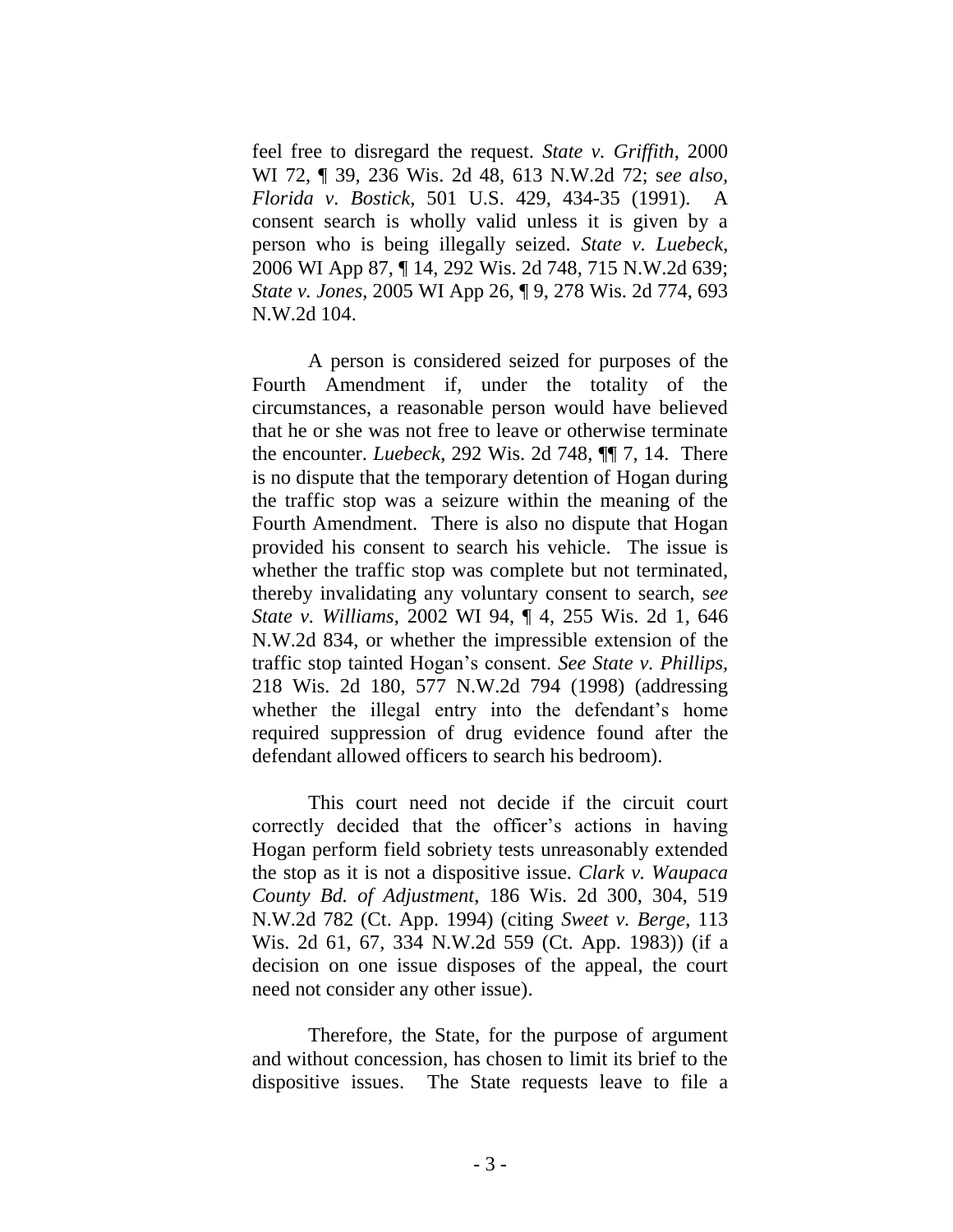supplemental brief addressing the merits of the extension of the investigatory stop upon request from this court if it feels it must reach that issue.

> A. The denial of a suppression motion is subject to the bifurcated standard of review.

Upon review of a denial of a motion to suppress, findings of historical fact are upheld unless found to be clearly erroneous. Wis. Stat. § 805.17(2); *State v. Sykes*, 2005 WI 48, ¶ 12, 279 Wis. 2d 742, 695 N.W.2d 277 (citing *State v. Vorburger*, 2002 WI 105, ¶ 32, 255 Wis. 2d 537, 648 N.W.2d 829). The application of constitutional principles to those facts is reviewed *de novo*. *Id.*

Whether Hogan was illegally seized at the time he provided consent to search his vehicle is subject to *de novo* review in light of the not-clearly-erroneous facts as found by the trial court. *Williams*, 255 Wis. 2d 1, ¶ 17. Whether Hogan's consent was tainted by the officer's unreasonable extension of the traffic stop is also subject to *de novo* review in light of the not-clearly-erroneous facts as found by the trial court. *Phillips*, 218 Wis. 2d at 203- 04.

> B. The circuit court's findings of facts are not disputed.

While Hogan disputes the circuit court's conclusions of law, the State's reading of Hogan's brief is such that Hogan is not challenging the court's findings of fact. In oral rulings, the circuit court made the following relevant factual findings:

- Hogan was pulled over for an observed seatbelt violation (22:1).
- After making contact with Hogan, the officer observed that Hogan was nervous, shaking, and had restricted pupils (22:2).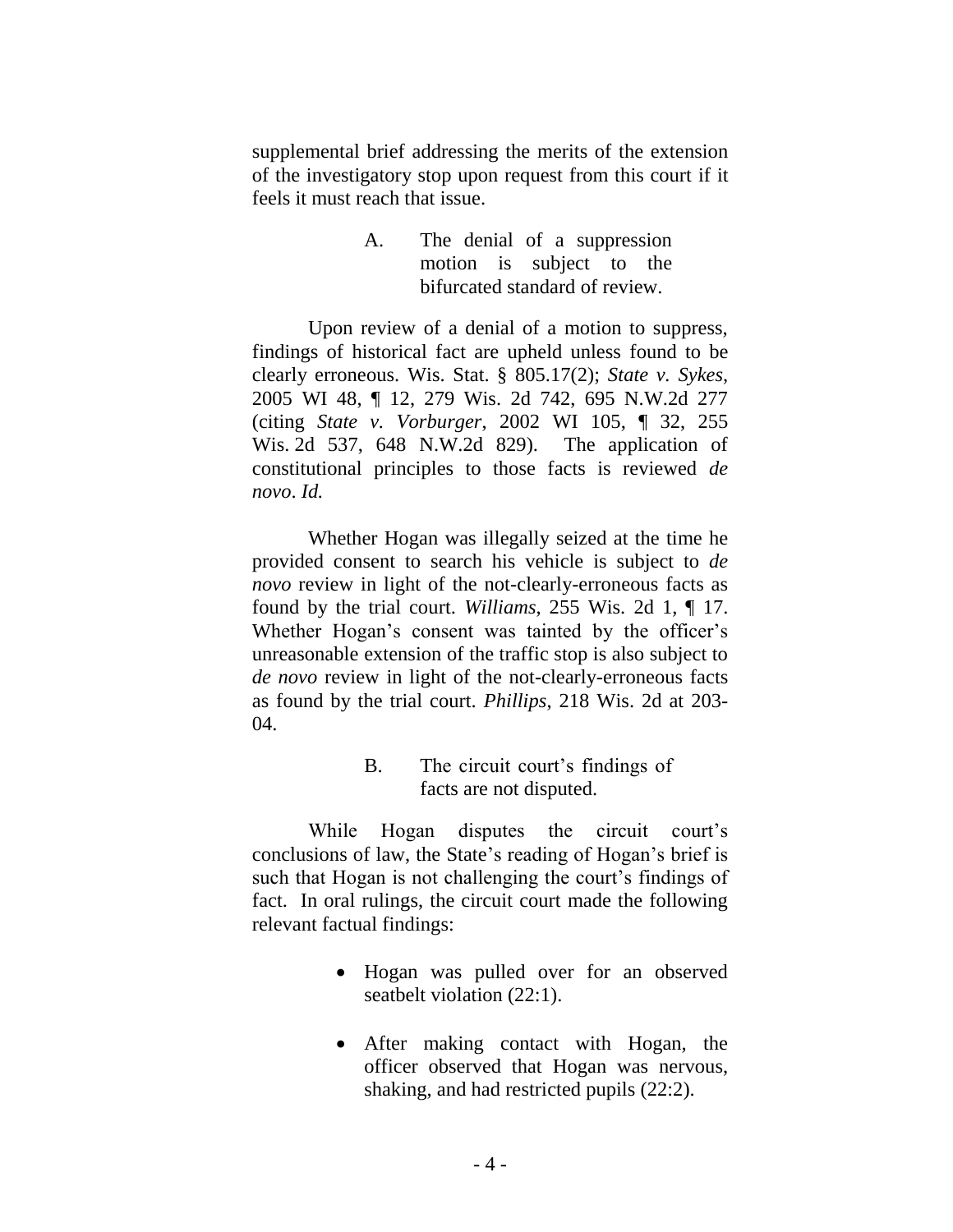- o The officer's testimony regarding pupil restriction and its correlation to possible cocaine use was, in this case, unconvincing (22:2-3).
- The officer performed field sobriety tests and determined Hogan was not impaired  $(22:3).$
- Within seconds of completing the field sobriety tests, the officer clearly communicated that Hogan is free to leave (21:47).
- Hogan and the officer returned to their respected vehicles (21:48; 22:3-4).
- There is a complete termination of contact between Hogan and the officer (22:4).
- Approximately 16 seconds after contact was terminated, the officer re-approached Hogan's vehicle (22:4).
- The officer asked if he could speak with Hogan for a moment, and did so in a very non-threatening voice (22:5).

o Hogan consented (*id*.).

- The officer asked if he could search the vehicle, again in a non-threatening voice (*id*.).
- Hogan initially made a hand gesture indicating "go right ahead" (21:48).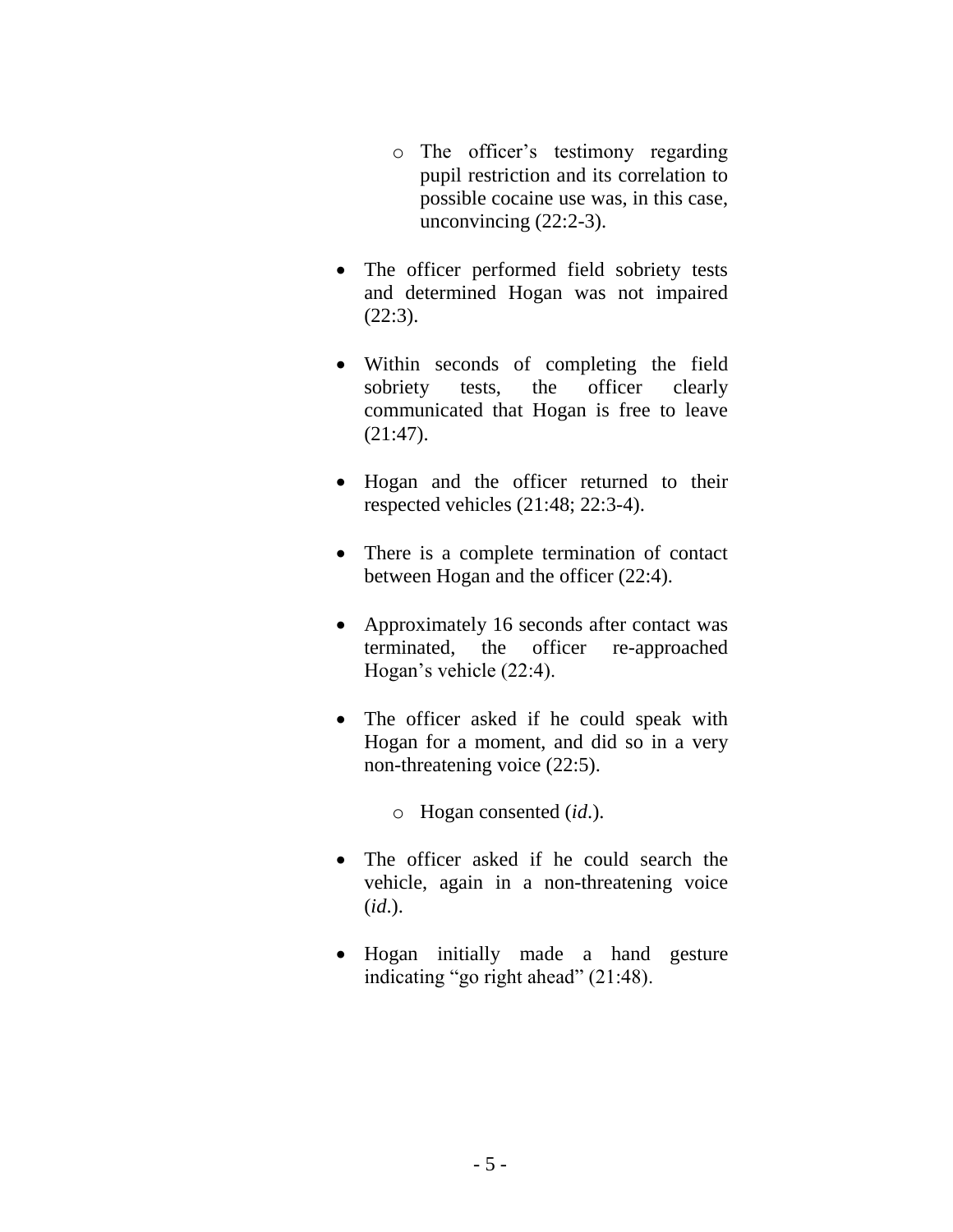However, the officer did not search the vehicle until he received clear verbal consent to do so (21:48; 22:5).

Based on these findings of fact, the court ruled that Hogan was free to leave at any time after the officer terminated contact, but chose to consent to speak with the officer after the stop had ended and voluntarily consented to the search of his vehicle (21:47-48; 22:1).

> C. Hogan was not seized when he consented to the search of his vehicle.

Hogan asserts that "as a practical matter" his detention did not end prior to the time he gave consent to search his vehicle (Hogan's Br. at 16). Hogan's argument is that the amount of time between his release and when the officer re-approached was only 16 seconds, so he was still illegally seized under the Fourth Amendment when he consented to the search (Hogan's Br. at 17). Hogan's argument is misplaced.

In the context of a traffic stop, whether a person is seized is determined by whether a reasonable person would feel free to leave. *Luebeck*, 292 Wis. 2d 748, ¶ 7. Whether "the person's driver's license or other official documents are retained by the officer is a key factor in assessing whether the person is 'seized.'" *Id*. ¶ 16.

In *Williams* it was found that the seizure ended when the officer issued the warning, returned the defendant's license, and communicated that the defendant was free to leave. 255 Wis. 2d 1, ¶¶ 29-35. The case at hand is analogous. The officer returned Hogan's license, clearly communicated that Hogan was free to leave, and Hogan and the officer returned to their respective vehicles (21:47-48; 22:3-4).

In *Williams*, the court also found that even though the officer re-approached the defendant almost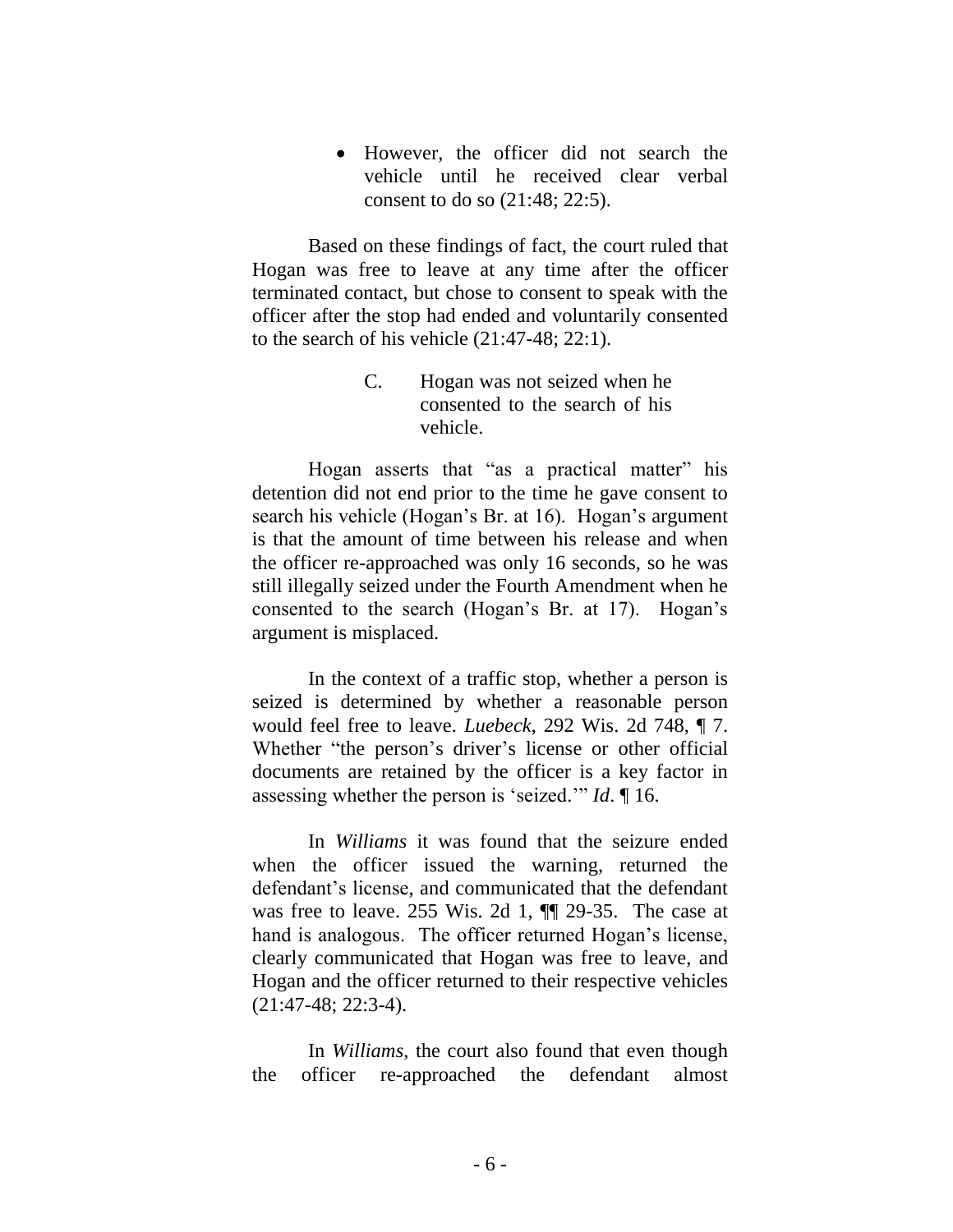immediately after the traffic stop had ended, that did not amount to a continuation of the seizure. *Williams*, 255 Wis. 2d 1,  $\P$  29-35. Again, the case at hand is analogous. In *Williams*, the officer took only a couple of steps away from Williams' vehicle before reengaging in a nonthreatening manner. *Id*. ¶ 12. Here, approximately 16 seconds passed before the officer began to re-approach Hogan's vehicle (22:4). There is a complete termination of contact and the officer's demeanor was nonthreatening, almost friendly when he re-approached Hogan (22:4-5).

As illustrated by *Williams*, Hogan improperly relies on the 16 second gap between contact with the officer as evidence that the seizure continued up to the point that Hogan gave consent to search the vehicle. As the circuit court explained in its decision: "It's a reasonably brief period of time, but it is a complete disjoinder . . . Deputy Smith completely terminates the contact. That is significant" (22:4). Hogan's license was returned to him and it was affirmatively communicated that he was free to leave (21:4-5). A reasonable person would have believed the traffic stop had concluded at that point. *Williams*, 255 Wis. 2d 1, ¶ 35. Therefore, the seizure ended when the officer completely terminated contact with Hogan. When the officer re-approached and asked Hogan if he could speak to him, that created a new contact, a consensual contact between the officer and Hogan. *Id.*

What distinguishes *Williams* from the case at hand is the circuit court's finding that the officer unreasonably extended the scope of the investigatory stop when the officer asked Hogan to perform field sobriety tests. However, regardless of this extension, Hogan's voluntary consent was valid and suppression is not warranted as addressed below.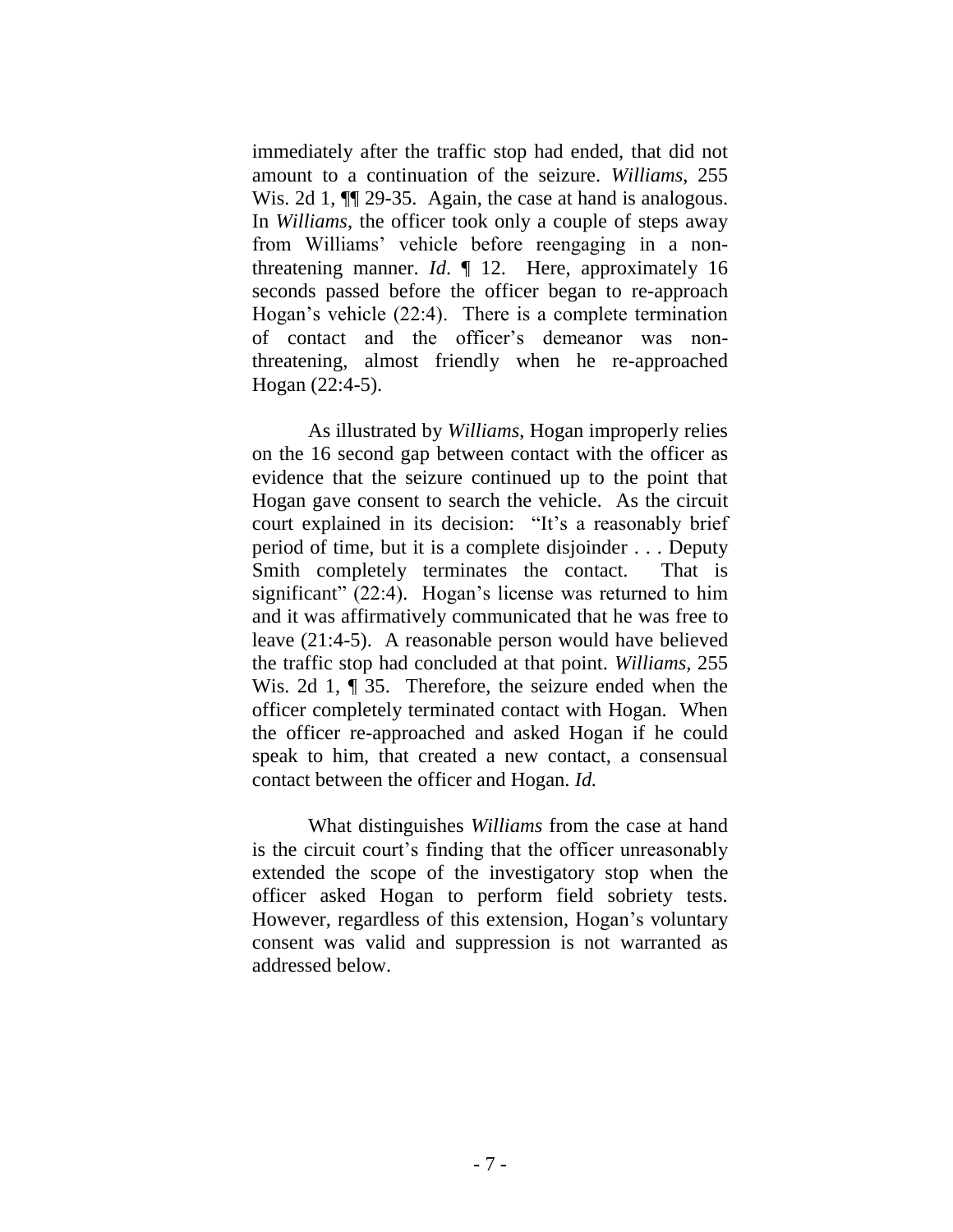D. Hogan's consent to search was not the product of an exploitation of misconduct and therefore his suppression motion was properly denied.

There is no dispute that Hogan affirmatively consented to the search of his vehicle. The State also does not find any argument by Hogan that his consent was not voluntarily given. As addressed above, Hogan was not seized at the time he consented to the search, so the question that remains is whether his consent was somehow tainted; warranting the suppression of the evidence discovered. Hogan asserts, and the circuit court found, that the officer's extension of the scope of the traffic stop to perform field sobriety testing was not permissible (Hogan's Br. at 11-12) (22:2-3). Therefore, the question is whether this extension tainted Hogan's consent.

"Evidence does not become 'fruit of the poisonous tree' simply because it would not have come to light but for illegal actions by law enforcement." *State v. Artic*, 2010 WI 83, ¶ 64, 327 Wis. 2d 392, 786 N.W.2d 430 (citing *Wong Sun v. United States*, 371 U.S. 471, 487-88 (1963)). "When illegal police conduct has been established, the question still remains whether evidence sought to be suppressed was obtained by exploitation of that illegality or instead by means sufficiently distinguishable to be purged of the primary taint." *Id.*  (quotation omitted).

Here, in addressing the issue of attenuation, the circuit court found direction in *Phillips* (22:6). In *Phillips,*  multiple agents illegally entered the defendant's home and asked to search his bedroom. *See generally, Phillips,* 218 Wis. 2d 180. After finding that Phillips voluntarily consented to the search, the court addressed "whether the discovery of the evidence in defendant's bedroom [came] at the exploitation of the illegal entry or was sufficiently attenuated as to dissipate the taint caused by that entry."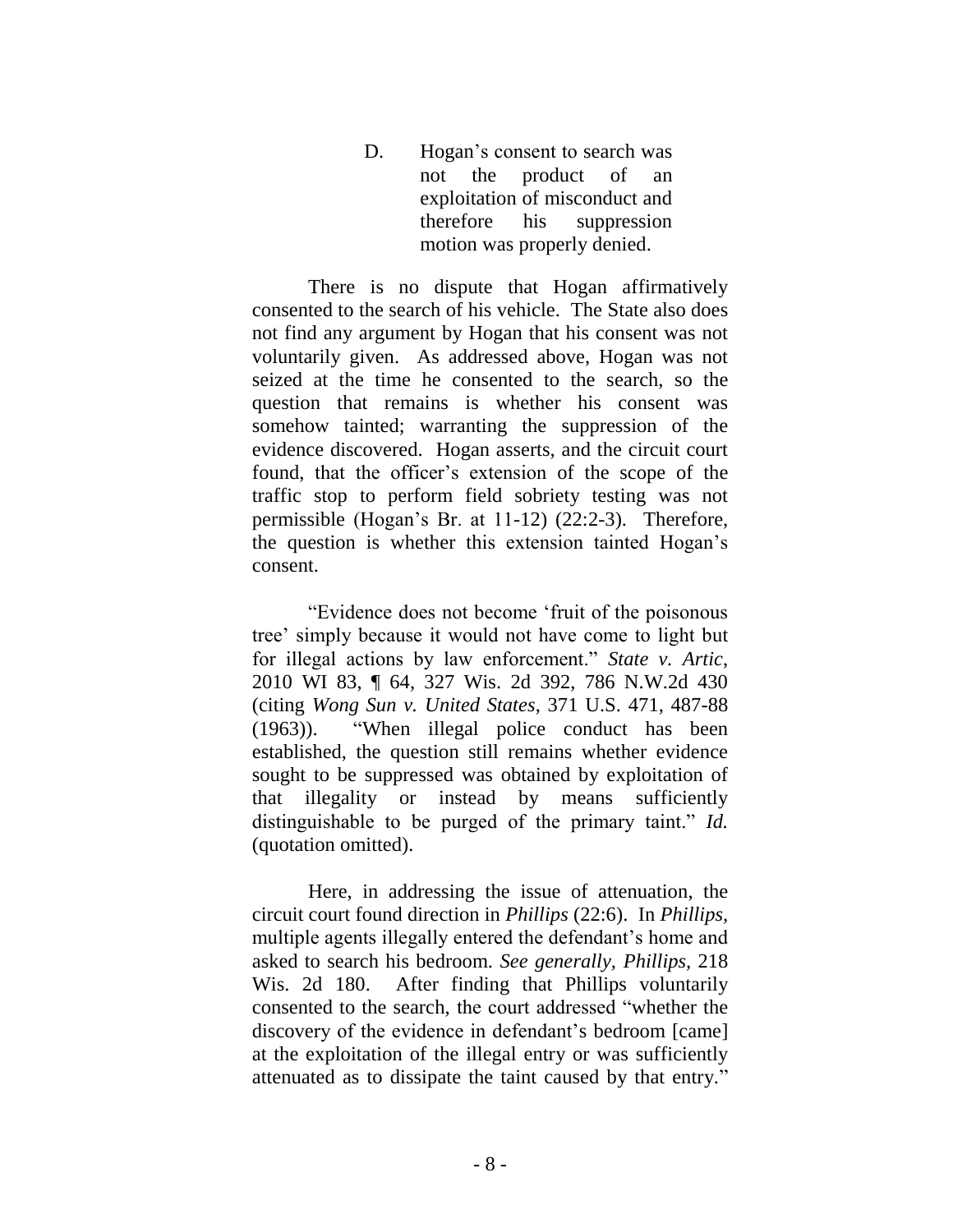*Phillips*, 218 Wis. 2d at 204 (citations omitted). "The object of attenuation analysis is to mark the point at which the detrimental consequences of illegal police action become so attenuated that the deterrent effect of the exclusionary rule no longer justifies its cost." *Artic*, 327 Wis. 2d 392, ¶ 65. To determine whether any taint was purged, the courts look to three factors: (1) temporal proximity; (2) presence of intervening circumstances; and, particularly, (3) the purpose and flagrancy of the official misconduct. *Id.* ¶ 66.

The search of Hogan's vehicle did not result from the exploitation of the traffic stop's extension. First, looking to the issue of temporal proximity, the circuit court found the temporal element to not be controlling (22:7). The circuit court's assessment is correct. As the court in *Artic* explained, in a non-custodial and nonthreatening nature of the situation, such as the case here, the nature of the situation mitigates the impact of the short time period. *Artic*, 327 Wis. 2d 392, ¶ 73.

The officer immediately released Hogan after the field sobriety test revealed that Hogan likely was not impaired (21:5). Hogan was unequivocally informed that he was free to leave (22:3-4). Prior to asking for consent to search, the officer completely disengaged from Hogan (22:4). When the officer then re-approached, he asked if he could speak with Hogan again (*id.*). The officer first asked Hogan some general questions in a non-threatening manner, and then asked to search the vehicle  $(22:4-5)$ . The State concedes that the passage of time was very brief in this case; however, "time is not necessarily of the essence when it is outweighed by other factors in an attenuation analysis." *Artic*, 327 Wis. 2d 392, ¶ 75; *Phillips*, 218 Wis. 2d at 206.

Second, there was an intervening circumstance in this case. "This factor concerns whether the defendant acted of free will unaffected by the initial illegality." *Artic*, 327 Wis. 2d 392, ¶ 79 (quotation omitted). Hogan was unequivocally told that he was free to leave  $(22:3-4)$ .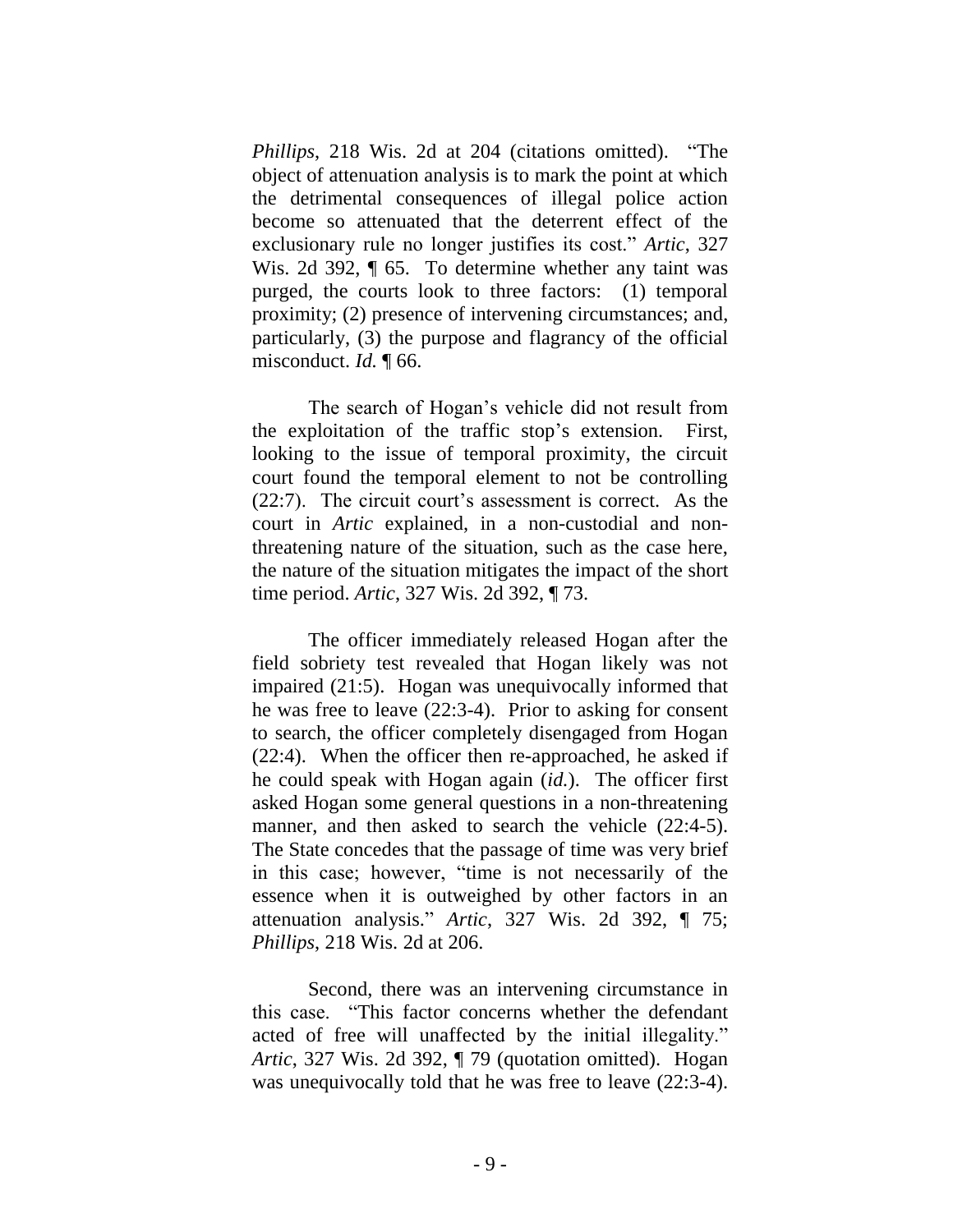As the circuit court noted, this case differs from cases in which constitutionally impressible conduct pervades the entire stop (22:5). Here the unlawful extension and the original stop ended when the officer completely terminated contact (22:6). The officer did not utilize the impermissible extension in any manner. It was completely disjoined from the request to search the vehicle (22:8). Hogan consented to the new contact (22:5). This was an act of free will. Hogan was free to leave and to otherwise refuse any additional interaction with the officer. He chose not to do so.

Third, the misconduct in this case was not purposeful or flagrant. "This factor is 'particularly' important because it is tied to the rationale of the exclusionary rule itself." *Phillips,* 218 Wis. 2d at 209. In looking at the entire context of the traffic stop, the misconduct was not the type of flagrant misconduct that warrants suppression. The officer stopped Hogan for a seatbelt violation (21:2). In interacting with Hogan, the officer observed Hogan was nervous and that his pupils were restricted (21:3). The officer suspected that Hogan may have been impaired (21:4). The officer issued the seat belt violation and asked Hogan if he would be willing to perform field sobriety tests (*id*.). The officer explained to Hogan that he was asking him to do so because of the appearance of his eyes and the fact that Hogan appeared very nervous (*id*.). Hogan agreed to perform the tests (*id*.). As soon as the field sobriety test revealed that Hogan was likely not impaired, Hogan was told that he was free to leave (21:5; 22:8).

While the extension was found to be unreasonable, and therefore unlawful under the Fourth Amendment, it is not the type of flagrant misconduct that warrants suppression (22:8). *See Herring v. United States*, 555 U.S. 135, 141 (2009) ("We have repeatedly rejected the argument that exclusion is a necessary consequence of a Fourth Amendment violation. Instead we have focused on the efficacy of the rule in deterring Fourth Amendment violations in the future."). Respectfully, the officer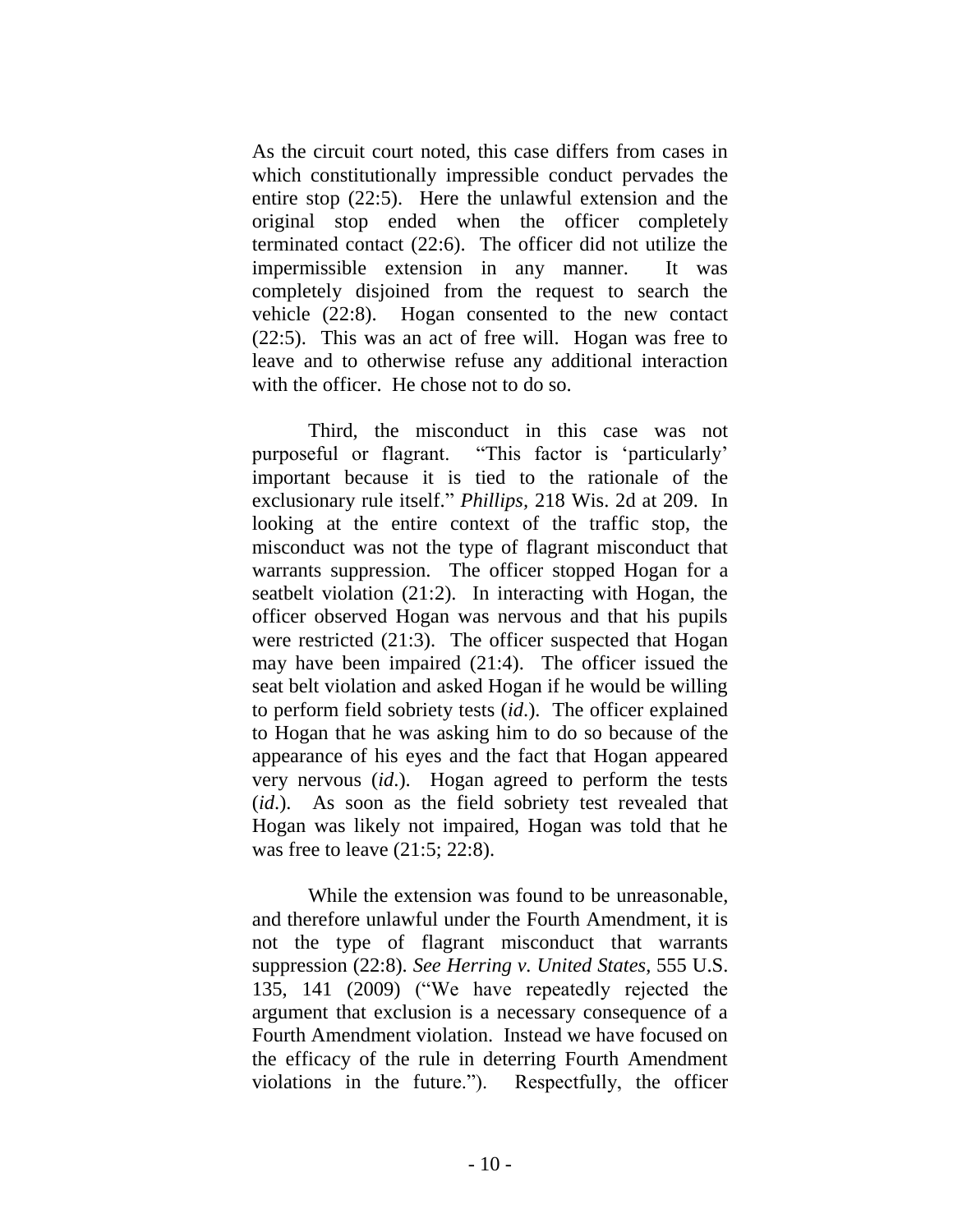properly disengaged with Hogan after the field sobriety tests revealed Hogan was not impaired. The officer did not prolong the stop any further, and importantly the officer is not prohibited from asking for consent to search a vehicle at the conclusion of a traffic stop. *See Williams*, 255 Wis. 2d 1, ¶ 22.

While the officer was incorrect in his assessment of reasonable suspicion for field sobriety testing, his conduct in regards to asking for consent to search is not the type of flagrant misconduct that warrants suppression. Moreover, the request, and the concession, to search the vehicle was not a result of an exploitation of misconduct.

#### **CONCLUSION**

For the reasons above, this court should affirm the decision and order denying the suppression motion and the judgment of conviction.

Dated this 23rd day of August, 2013.

Respectfully submitted,

J.B. VAN HOLLEN Attorney General

TIFFANY M. WINTER Assistant Attorney General State Bar #1065853

Attorneys for Plaintiff-Respondent

Wisconsin Department of Justice Post Office Box 7857 Madison, Wisconsin 53707-7857 (608) 264-9487 (608) 266-9594 (Fax) wintertm@doj.state.wi.us